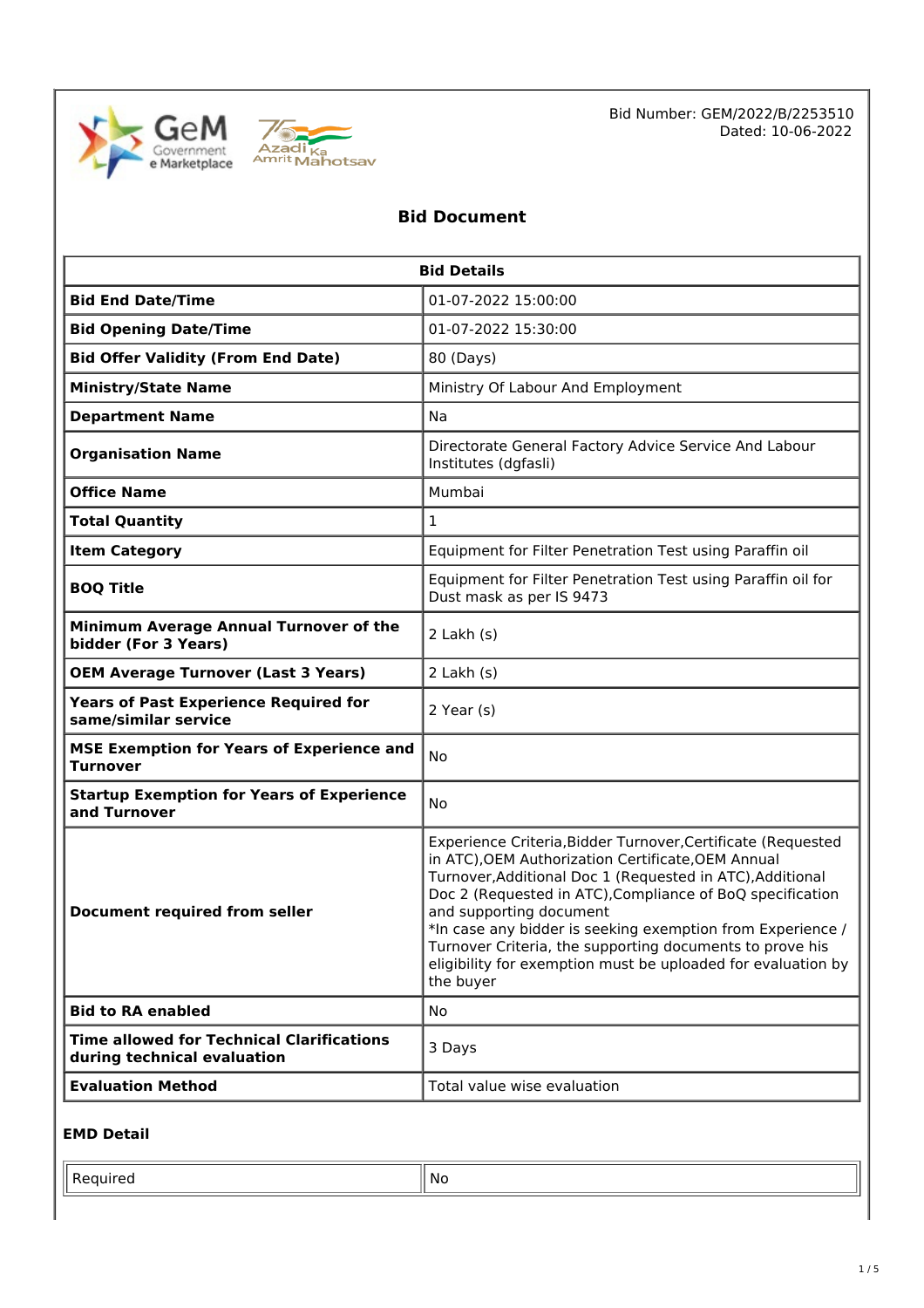### **ePBG Detail**

| Advisory Bank                       | ll State Bank of India |  |
|-------------------------------------|------------------------|--|
| ePBG Percentage(%)                  | 3.00                   |  |
| Duration of ePBG required (Months). | 12                     |  |

(a). EMD & Performance security should be in favour of Beneficiary, wherever it is applicable.

#### **Beneficiary:**

Senior Scientific Assistant Mumbai, NA, Directorate General Factory Advice Service and Labour Institutes (DGFASLI), Ministry of Labour and Employment (Seema Parvez Lakdawala)

### **Splitting**

Bid splitting not applied.

### **MII Purchase Preference**

| м<br>.<br>.<br>enc<br>.<br>∽−<br>. | --<br>$ -$ |
|------------------------------------|------------|

#### **MSE Purchase Preference**

| $\mathsf{M}^\mathsf{CT}$<br>.<br>. | ~~<br>$ -$ |
|------------------------------------|------------|

1. The minimum average annual financial turnover of the bidder during the last three years, ending on 31st March of the previous financial year, should be as indicated above in the bid document. Documentary evidence in the form of certified Audited Balance Sheets of relevant periods or a certificate from the Chartered Accountant / Cost Accountant indicating the turnover details for the relevant period shall be uploaded with the bid. In case the date of constitution / incorporation of the bidder is less than 3-year-old, the average turnover in respect of the completed financial years after the date of constitution shall be taken into account for this criteria.

2. Experience Criteria: In respect of the filter applied for experience criteria, the Bidder or its OEM {themselves or through reseller(s)} should have regularly, manufactured and supplied same or similar Category Products to any Central / State Govt Organization / PSU / Public Listed Company for number of Financial years as indicated above in the bid document before the bid opening date. Copies of relevant contracts to be submitted along with bid in support of having supplied some quantity during each of the Financial year. In case of bunch bids, the category of primary product having highest value should meet this criterion.

3. OEM Turn Over Criteria: The minimum average annual financial turnover of the OEM of the offered product during the last three years, ending on 31st March of the previous financial year, should be as indicated in the bid document. Documentary evidence in the form of certified Audited Balance Sheets of relevant periods or a certificate from the Chartered Accountant / Cost Accountant indicating the turnover details for the relevant period shall be uploaded with the bid. In case the date of constitution / incorporation of the OEM is less than 3 year old, the average turnover in respect of the completed financial years after the date of constitution shall be taken into account for this criteria.

4. Preference to Make In India products (For bids < 200 Crore):Preference shall be given to Class 1 local supplier as defined in public procurement (Preference to Make in India), Order 2017 as amended from time to time and its subsequent Orders/Notifications issued by concerned Nodal Ministry for specific Goods/Products. The minimum local content to qualify as a Class 1 local supplier is denoted in the bid document. If the bidder wants to avail the Purchase preference, the bidder must upload a certificate from the OEM regarding the percentage of the local content and the details of locations at which the local value addition is made along with their bid, failing which no purchase preference shall be granted. In case the bid value is more than Rs 10 Crore, the declaration relating to percentage of local content shall be certified by the statutory auditor or cost auditor, if the OEM is a company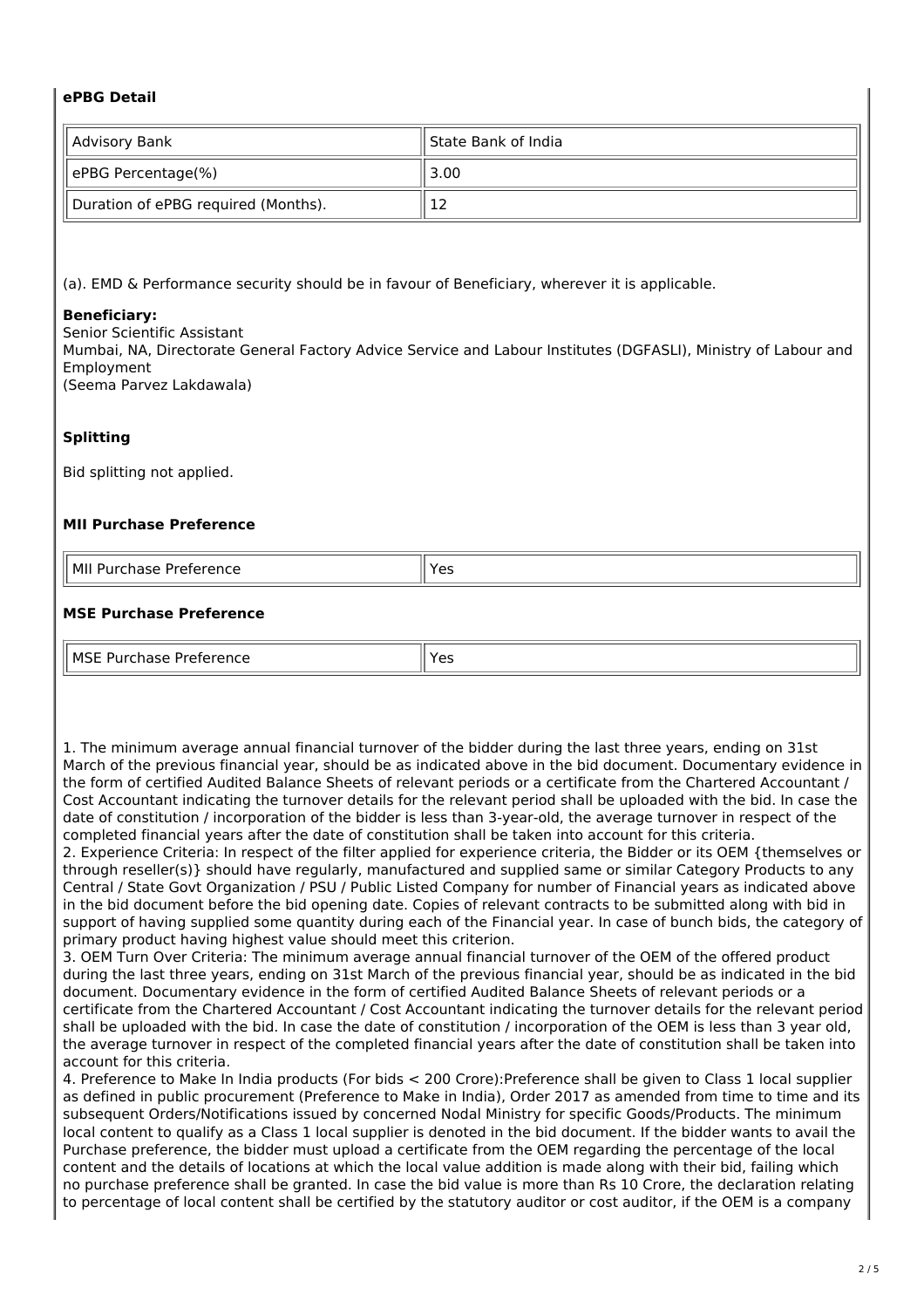and by a practicing cost accountant or a chartered accountant for OEMs other than companies as per the Public Procurement (preference to Make-in -India) order 2017 dated 04.06.2020. Only Class-I and Class-II Local suppliers as per MII order dated 4.6.2020 will be eligible to bid. Non - Local suppliers as per MII order dated 04.06.2020 are not eligible to participate. However, eligible micro and small enterprises will be allowed to participate .In case Buyer has selected Purchase preference to Micro and Small Enterprises clause in the bid, the same will get precedence over this clause.

5. Purchase preference to Micro and Small Enterprises (MSEs): Purchase preference will be given to MSEs as defined in Public Procurement Policy for Micro and Small Enterprises (MSEs) Order, 2012 dated 23.03.2012 issued by Ministry of Micro, Small and Medium Enterprises and its subsequent Orders/Notifications issued by concerned Ministry. If the bidder wants to avail the Purchase preference, the bidder must be the manufacturer of the offered product in case of bid for supply of goods. Traders are excluded from the purview of Public Procurement Policy for Micro and Small Enterprises. In respect of bid for Services, the bidder must be the Service provider of the offered Service. Relevant documentary evidence in this regard shall be uploaded along with the bid in respect of the offered product or service. If L-1 is not an MSE and MSE Seller (s) has/have quoted price within L-1+ 15% (Selected by Buyer)of margin of purchase preference /price band defined in relevant policy, such Seller shall be given opportunity to match L-1 price and contract will be awarded for 25%(selected by Buyer) percentage of total QUANTITY.

6. Estimated Bid Value indicated above is being declared solely for the purpose of guidance on EMD amount and for determining the Eligibility Criteria related to Turn Over, Past Performance and Project / Past Experience etc. This has no relevance or bearing on the price to be quoted by the bidders and is also not going to have any impact on bid participation. Also this is not going to be used as a criteria in determining reasonableness of quoted prices which would be determined by the buyer based on its own assessment of reasonableness and based on competitive prices received in Bid / RA process.

# **Equipment For Filter Penetration Test Using Paraffin Oil**

#### **(Minimum 50% and 20% Local Content required for qualifying as Class 1 and Class 2 Local Supplier respectively)**

| <b>Brand</b><br>ype<br>$\sim$ $\sim$ | Inbranded |
|--------------------------------------|-----------|
|                                      |           |

### **Technical Specifications**

| $\parallel$ Specification Document | View File |
|------------------------------------|-----------|
| BOQ Detail Document                | /i∩w      |

Advisory-Please refer attached BOQ document for detailed consignee list and delivery period.

## **Consignees/Reporting Officer and Quantity**

| S.No. | <b>Consignee/Reporti</b><br>ng Officer | <b>Address</b>                                                                                                                                                                      | Quantity | <b>Delivery Days</b> |
|-------|----------------------------------------|-------------------------------------------------------------------------------------------------------------------------------------------------------------------------------------|----------|----------------------|
|       | Seema Parvez<br>Lakdawala              | 400022, DIRECTORATE<br><b>GENERAL FACTORY ADVICE</b><br>SERVICE AND LABOUR<br><b>INSTITUTES, VYAAVASAYIK</b><br>SURAKSHA AUR SWASTHYA<br>BHAVAN, N.S.MANKIKAR MARG,<br>SION, MUMBAI |          | 90                   |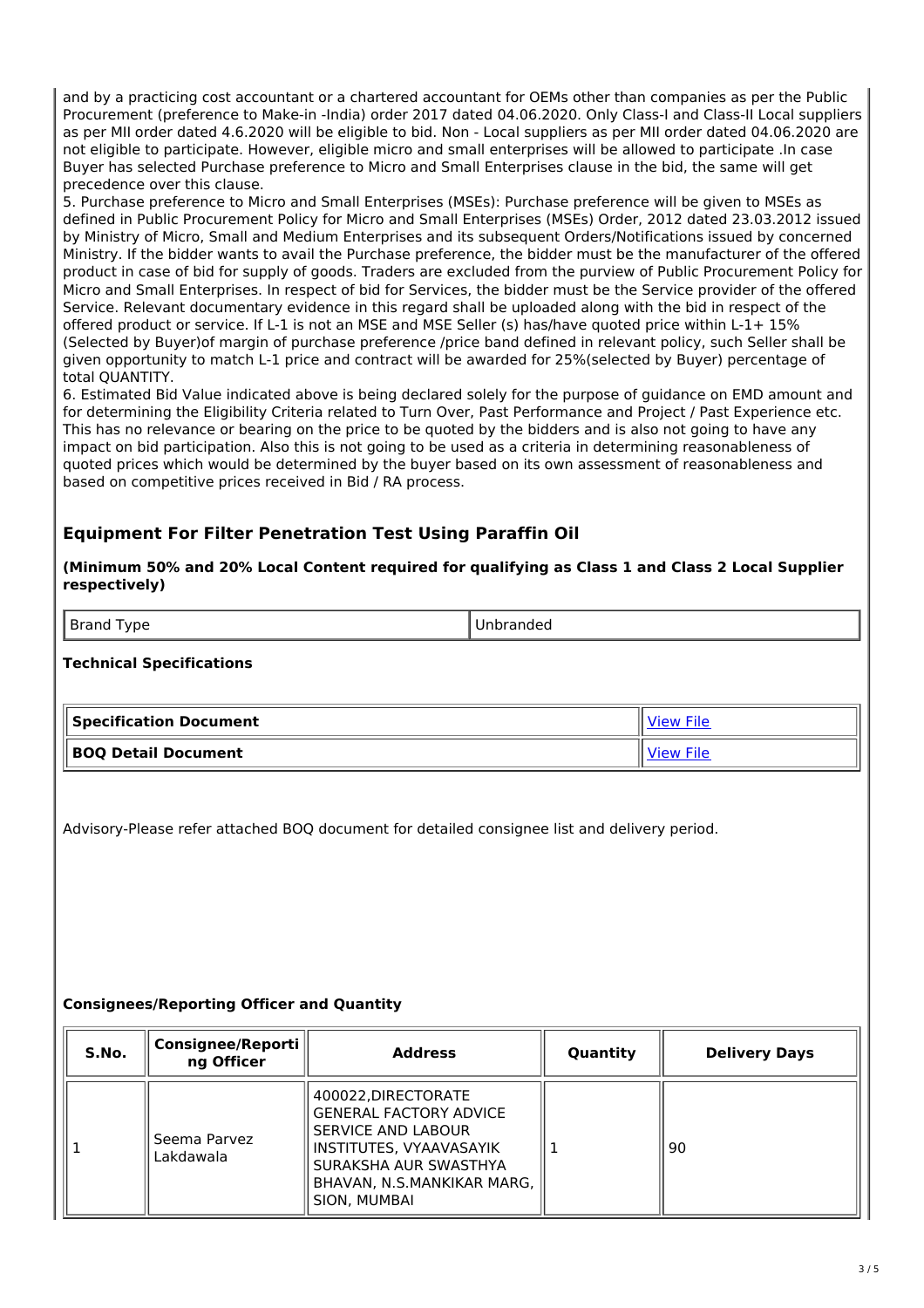# **Buyer Added Bid Specific Terms and Conditions**

### 1. **Generic**

OPTION CLAUSE: The Purchaser reserves the right to increase or decrease the quantity to be ordered up to 25 percent of bid quantity at the time of placement of contract. The purchaser also reserves the right to increase the ordered quantity by up to 25% of the contracted quantity during the currency of the contract at the contracted rates. Bidders are bound to accept the orders accordingly.

#### 2. **Generic**

Bidders are advised to check applicable GST on their own before quoting. Buyer will not take any responsibility in this regards. GST reimbursement will be as per actuals or as per applicable rates (whichever is lower), subject to the maximum of quoted GST %.

#### 3. **Generic**

While generating invoice in GeM portal, the seller must upload scanned copy of GST invoice and the screenshot of GST portal confirming payment of GST.

#### 4. **OEM**

IMPORTED PRODUCTS: In case of imported products, OEM or Authorized Seller of OEM should have a registered office in India to provide after sales service support in India. The certificate to this effect should be submitted.

#### 5. **Certificates**

Bidder's offer is liable to be rejected if they don't upload any of the certificates / documents sought in the Bid document, ATC and Corrigendum if any.

### 6. **Certificates**

Material Test Certificate Should Be Sent Along with The Supply. The Material Will Be Checked by Buyer's Lab & the Results of the Lab will be the Sole Criteria for Acceptance of the Item.

## 7. **Certificates**

The bidder is required to upload, along with the bid, all relevant certificates such as BIS licence, type test certificate, approval certificates and other certificates as prescribed in the Product Specification given in the bid document.

#### 8. **Warranty**

Successful bidder will have to ensure that adequate number of dedicated technical service personals / engineers are designated / deployed for attending to the Service Request in a time bound manner and for ensuring Timely Servicing / rectification of defects during warranty period, as per Service level agreement indicated in the relevant clause of the bid.

### 9. **Service & Support**

Availability of Service Centres: Bidder/OEM must have a Functional Service Centre in the State of each Consignee's Location in case of carry-in warranty. (Not applicable in case of goods having on-site warranty). If service center is not already there at the time of bidding, successful bidder / OEM shall have to establish one within 30 days of award of contract. Payment shall be released only after submission of documentary evidence of having Functional Service Centre.